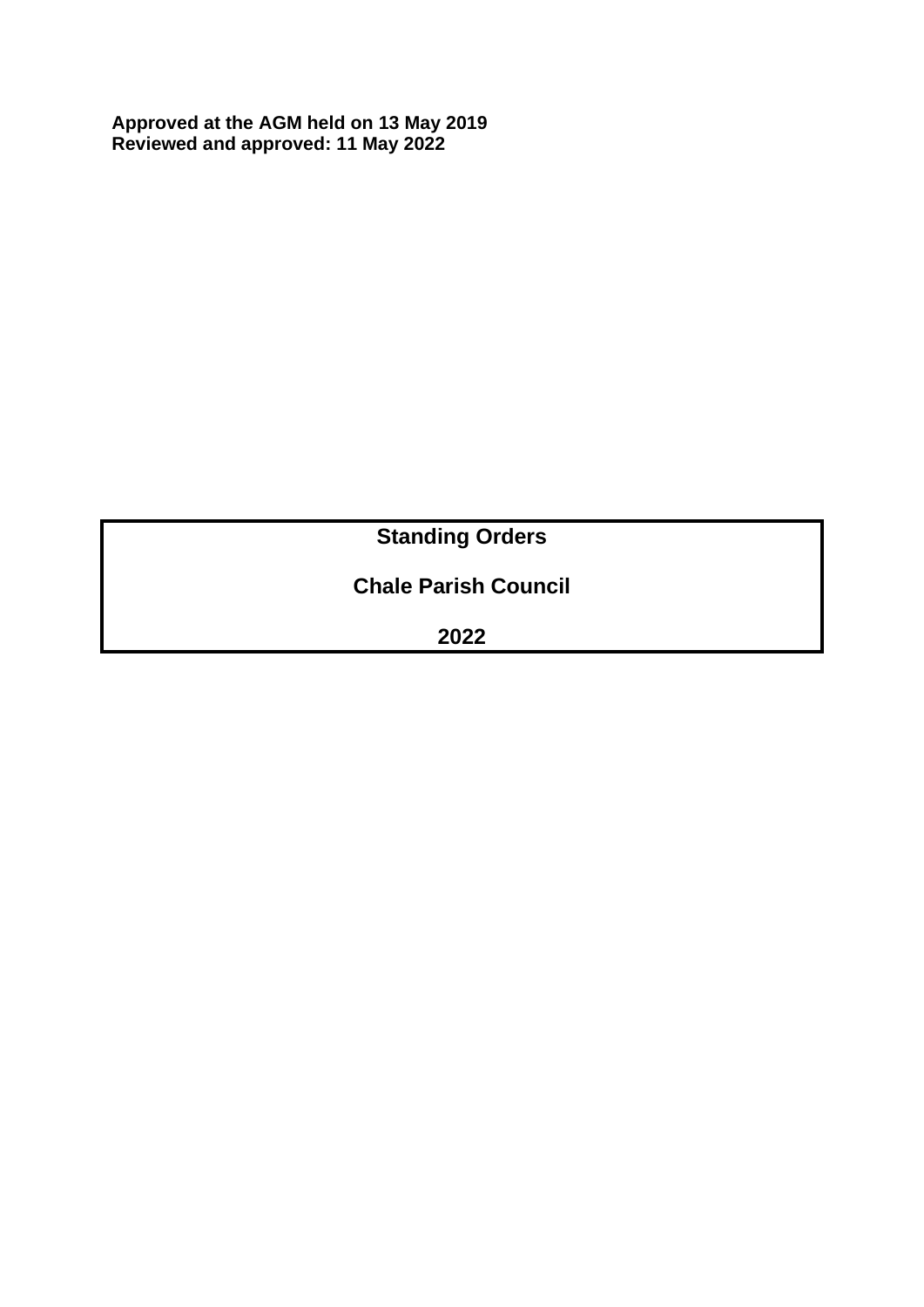For Information:

These Standing Orders incorporate various new requirements, such as those to be observed under the new Code of Conduct (July 2012).

Some of the Standing Orders **are compulsory** as they are laid down in Acts of Parliament. These are printed in **bold type**. **These Standing Orders cannot be altered in any way.**

The words "Local Councils" are used, it means Parish and Town Councils in England

It is, of course, recognised that local councillors can be male or female. Therefore, wherever the masculine gender is used in this publication, this should be interpreted as also meaning the feminine gender, where appropriate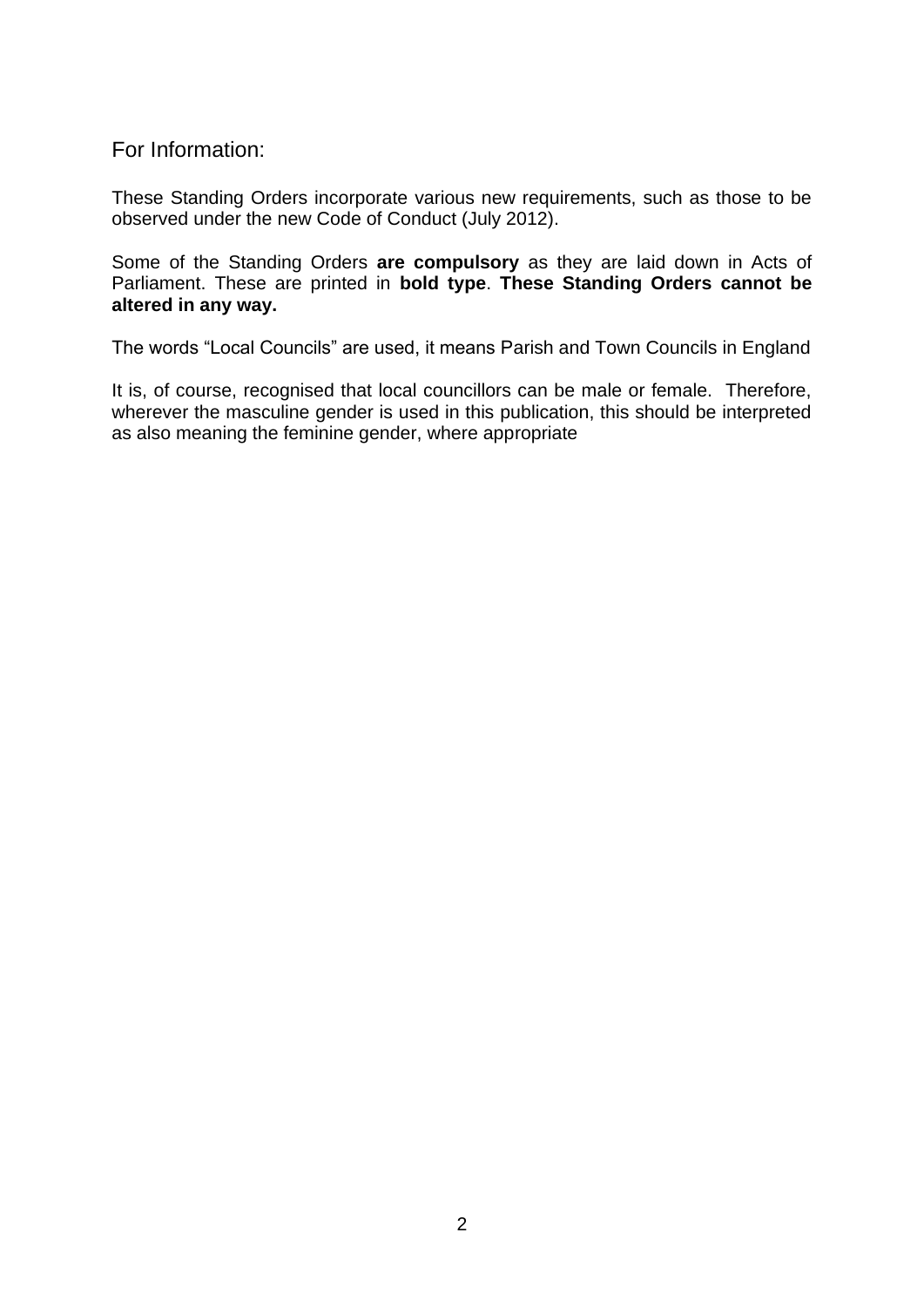# **Index**

|                                                                          | Page No         |                                                                       | Page No |
|--------------------------------------------------------------------------|-----------------|-----------------------------------------------------------------------|---------|
| Meetings                                                                 | 4               | Expenditure                                                           | 12      |
| The Statutory Annual Meeting                                             | $\overline{4}$  | <b>Committees and Sub Committees</b>                                  | 12      |
| Chairman of the Meeting                                                  | 4               | <b>Special Meeting</b>                                                | 13      |
| <b>Proper Officer</b>                                                    | 4               | <b>Sub-Committees</b>                                                 | 13      |
| Quorum of the Council                                                    | 4               | <b>Advisory Committees</b>                                            | 13      |
| Voting                                                                   | 5               | <b>Voting in Committees</b>                                           | 13      |
| <b>Order of Business</b>                                                 | 5               | Presence of Non-Members of<br><b>Committees at Committee Meetings</b> | 14      |
| <b>Urgent Business</b>                                                   | 6               | <b>Accounts and Financial Statement</b>                               | 14      |
| <b>Resolutions Moved on Notice</b>                                       | $\overline{7}$  | <b>Estimates/Precepts</b>                                             | 14      |
| <b>Resolutions Moved without Notice</b>                                  | 7               | <b>Interests</b>                                                      | 14      |
| Questions                                                                | 8               | Canvassing of and<br>Recommendations by members                       | 15      |
| <b>Right to make Representation</b>                                      | 8               | <b>Inspection of Documents</b>                                        | 15      |
| <b>Rules of Debate</b>                                                   | 9               | <b>Unauthorised Activities</b>                                        | 15      |
| Closure                                                                  | 10 <sup>°</sup> | Admission of the Public and Press to<br><b>Meetings</b>               | 16      |
| <b>Disorderly Conduct</b>                                                | 11              | <b>Confidential Business</b>                                          | 16      |
| <b>Right to Reply</b>                                                    | 11              | Liaison with County and District<br>Councillors                       | 16      |
| <b>Alterations of Resolution</b>                                         | 11              | <b>Planning Applications</b>                                          | 16      |
| <b>Rescission of Previous Resolution</b>                                 | 11              | <b>Financial Matters</b>                                              | 17      |
| Voting on Appointments                                                   | 12              | Code of Conduct on Complaints                                         | 17      |
| <b>Discussions and Resolutions</b><br>Affecting Employees of the Council | 12              | Variation, Revocation and<br><b>Suspension of Standing Orders</b>     | 17      |
| <b>Resolutions on Expenditure</b>                                        | 12              | <b>Standing order to Members</b>                                      | 17      |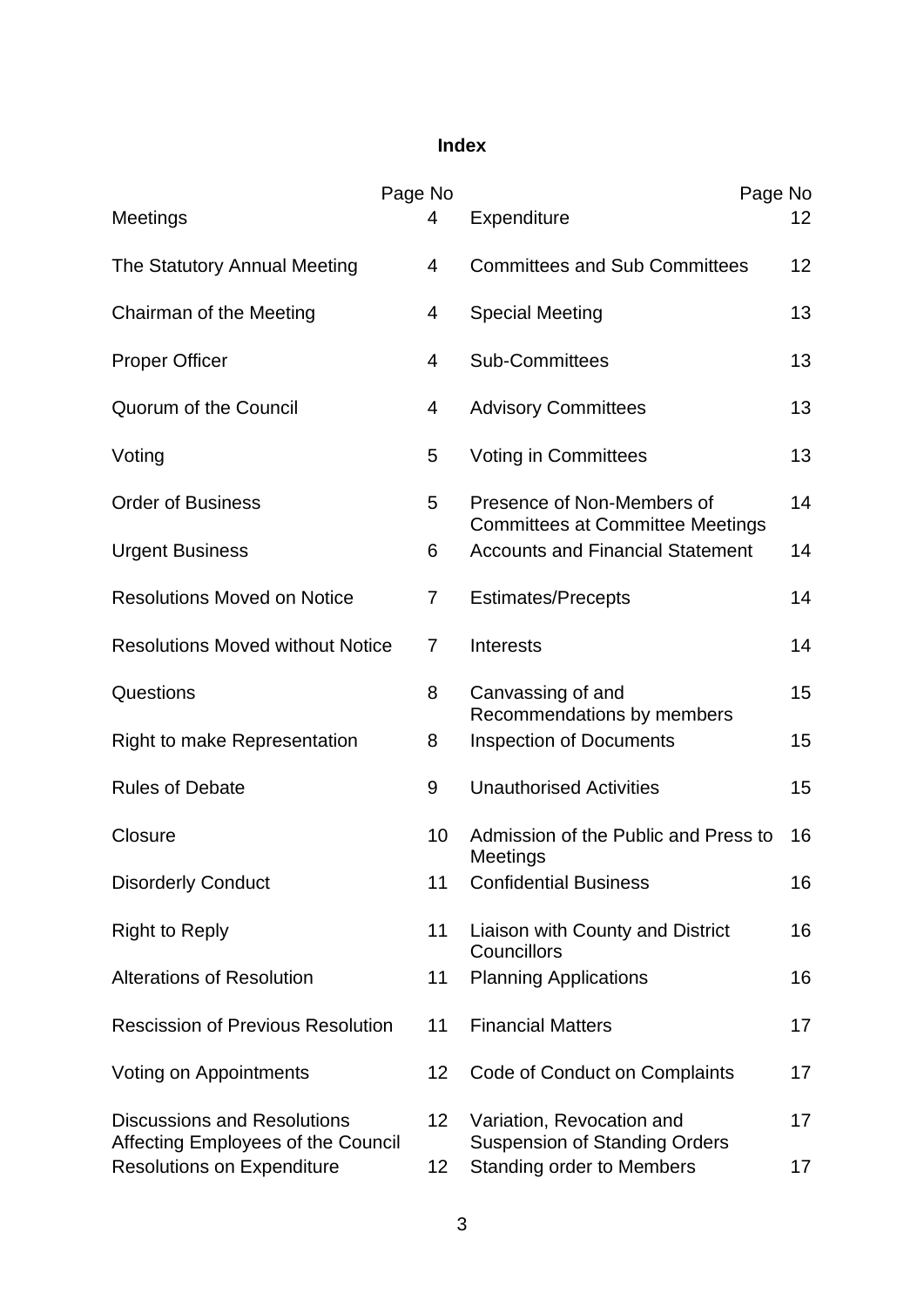# **CHALE PARISH COUNCIL STANDING ORDERS**

# 1. Meetings

Meetings of the Council shall be held on the 2<sup>nd</sup> Monday of each month, with the exception of Bank Holiday months whereby the meeting will be held on the 2<sup>nd</sup> Wednesday & the month of August, in each year.

# **2. The Statutory Annual Meeting**

- **a) In an election year the Annual Parish Council Meeting shall be held on or within 14 days following the day on which the councillors elected take office and**
- **b) In a year, which is not an election year, the Annual Parish Council Meeting shall be held on such day in May as the Council may direct.**
- **3. In addition to the Statutory Annual Parish Council Meeting at least three other statutory meetings shall be held in each year on such dates and times and at such place as the Council may direct.**

# **4. Chairman of the Meeting**

**The person presiding at a meeting may exercise all the powers and duties of the Chairman in relation to the conduct of the meeting.**

5. Proper Officer

Where a statute, regulation or order confers function or duties on the proper officer of the Council in the following cases, he shall be the clerk or nominated officer: -

To receive declarations of acceptance of office.

To receive and record notices disclosing interests at meetings.

To receive and retain plans and documents.

To sign notices or other documents on behalf of the Council.

To receive copies of bylaws made by another local authority.

To certify copies of bylaws made by the Council.

To sign and issue the summons to attend meetings of the Council.

To keep proper records for all Council meetings.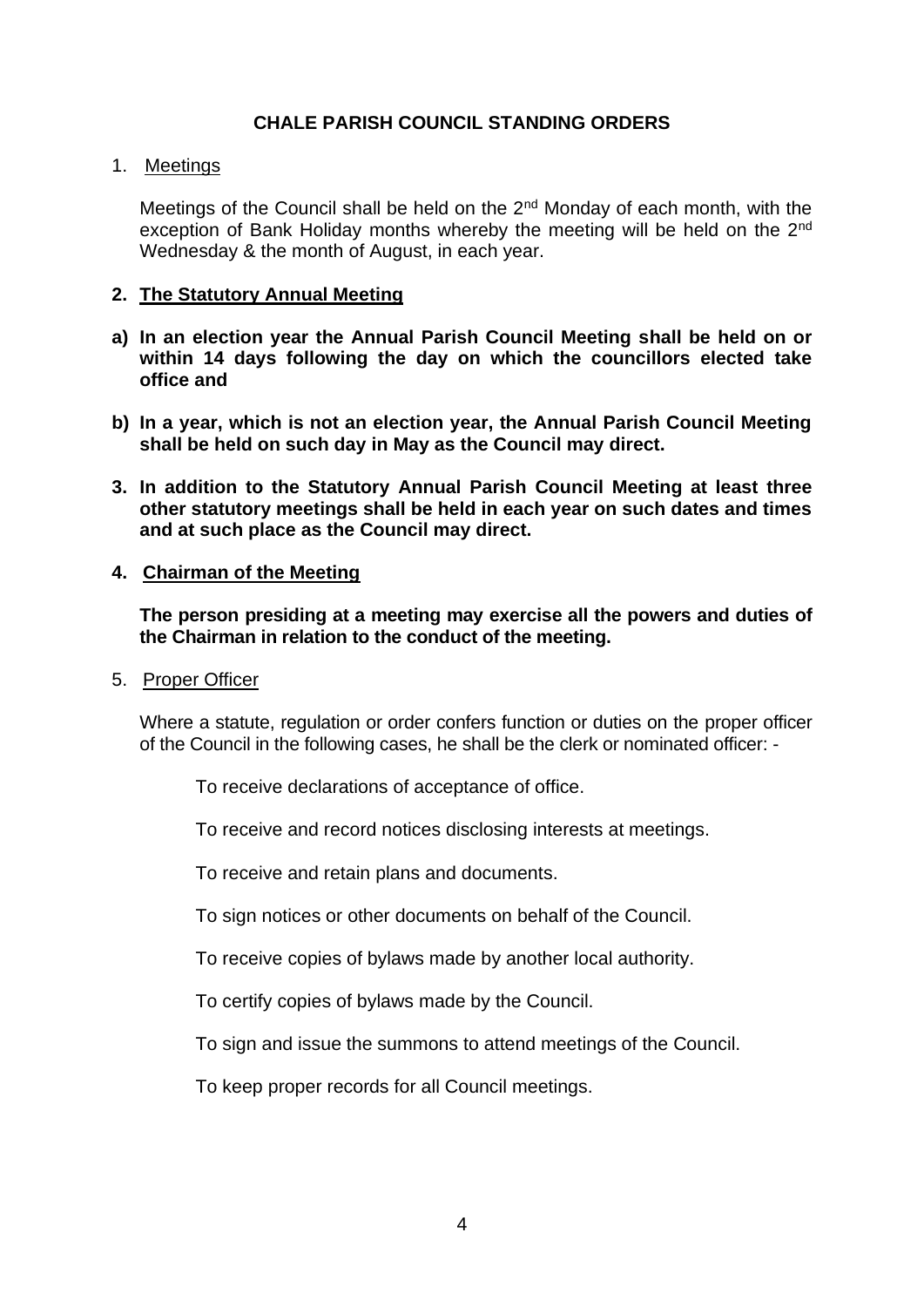# **6. Quorum of the Council**

**Three members or one-third of the total membership, whichever is the greater, shall constitute a quorum at meetings of the Council.**

- 7 If a quorum is not present or if during a meeting the number of councillors present (not counting those debarred by reason of a declared interest) falls below the required quorum, the meeting shall be adjourned and that business not transacted shall be transacted at the next meeting or on such other day as the Chairman may fix.
- 8. For a quorum relating to a committee or sub-committee, please refer to Standing Order 46 (Page 13)
- 9. Voting

Members shall vote by show of hands or, if at least two members so request, by signed ballot.

- **10. If a member so requires, the Clerk shall record the names of the members who voted on any question so as to show whether they voted for or against it. Such a request must be made before moving on to the next business.**
- **11. (1) Subject to (2) and (3) below the Chairman may give an original vote on any matter put to the vote, and in any case of an equality of votes may give a casting vote whether or not he gave an original vote.**

**(2) If the person presiding at the annual meeting would have ceased to be a member of the council but for the statutory provisions which preserve the membership of the Chairman and Vice-Chairman until the end of their term of office he may not give an original vote in an election for Chairman.**

**(3) The person presiding must give a casting vote whenever there is an equality of votes in an election for Chairman.**

#### **12. Order of Business**

 **At each Annual Parish Council Meeting the first business shall be:-**

- **a) To elect a Chairman of the Council**
- **b) To receive the Chairman's declaration of acceptance of office or, if not then received, to decide when it shall be received.**
- **c) In the ordinary year of election of the Council to fill any vacancies left unfilled at the election by reason of insufficient nominations.**
- **d) To decide when any declarations of acceptance of office which have not been received as provided by law shall be received.**
- e) To elect a Vice-Chairman of the Council.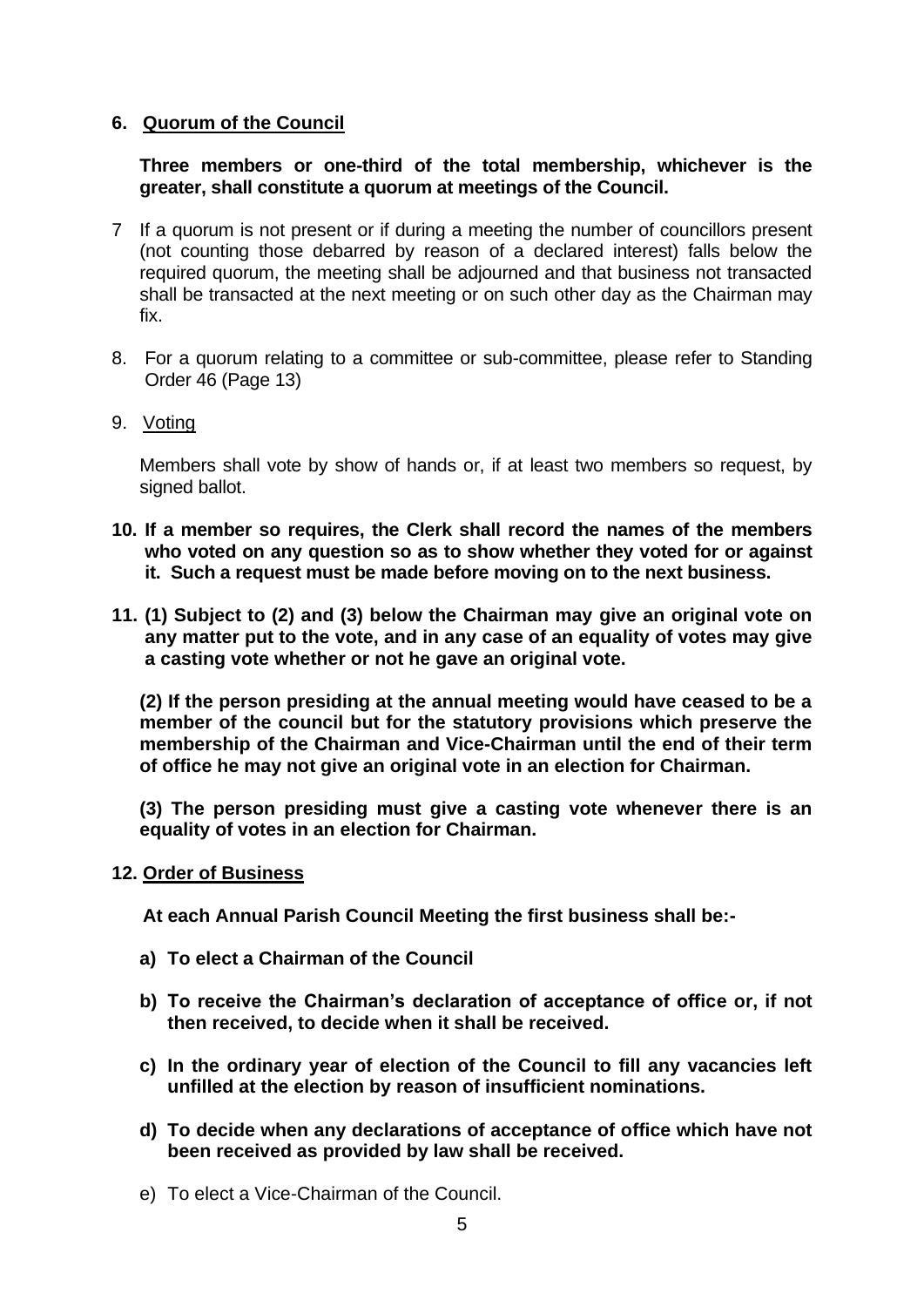- f) To appoint representatives to outside bodies.
- g) To appoint committees and sub-committees.
- h) To consider the payment of any subscriptions falling to be paid annually.
- i) To inspect any deeds and trust investments in the custody of the Council as required;

And shall thereafter follow the order set out in the Standing Order 15

- **13. At every meeting other than the Annual Parish Council Meeting the first business shall be to appoint a Chairman if the Chairman and Vice-Chairman be absent and to receive such declarations of acceptance of office (if any) and undertaking to observe the Council's code of conduct as are required by law to be made or, if not then received, to decide when they shall be received.**
- 14. In every year, not later than the meeting at which the estimates for next year are settled, the Council shall review the pay and conditions of service of existing employees. Standing Order 37 must be read in conjunction with this requirement. (Page 12)
- 15. After the first business has been completed, the order of business, unless the Council otherwise decides on the ground of urgency, shall be as follows:
	- a) To read and consider the Minutes; provided that if a copy has been circulated to each member not later than the day of issue of the summons to attend the meeting, the Minutes may be taken as read.
	- **b) After consideration to approve the signature of the Minutes by the person presiding as a correct record.**
	- **c) To deal with business expressly required by statute to be done.**
	- d) To dispose of business, if any, remaining from the last meeting.
	- e) To receive such communications as the person presiding may wish to lay before the Council.
	- f) To answer questions from Councillors.
	- g) To receive and consider reports and minutes of committees.
	- h) To receive and consider resolutions or recommendations in the order in which they have been notified.
	- i) To authorise the sealing of documents.
	- j) If necessary, to authorise the signing of orders for payment.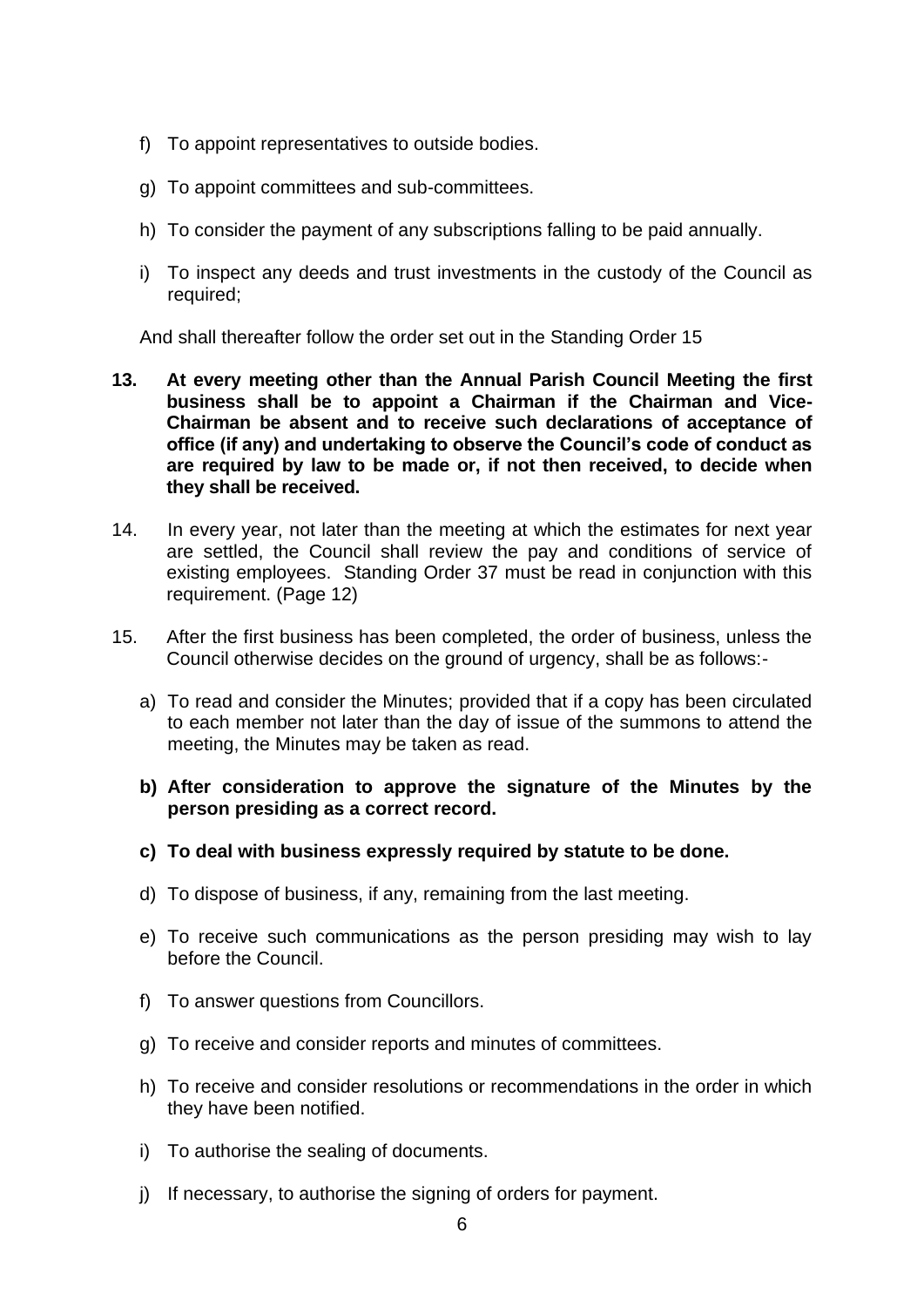# 16. Urgent Business

A motion to vary the order of business on the ground of urgency:

- a) May be proposed by the Chairman or by any member and, if proposed by the Chairman, may be put to the vote without being seconded, and
- b) Shall be put to the vote without discussion.

# 17. Resolutions Moved On Notice

Except as provided by these Standing Orders, no resolution may be moved unless the business to which it relates has been put on the Agenda by the Clerk or the mover has given notice in writing of its terms and has delivered the notice to the Clerk at least 7 clear days before the next meeting of the Council.

- 18. The Clerk shall date every notice of resolution or recommendation when received by him, shall number each notice in the order in which it was received and file for inspection by every member of the Council.
- 19. The Clerk shall insert in the summons for every meeting all notices of motion or recommendation properly given, in the order in which they have been received, unless the member giving a notice of motion has stated in writing that he intends to move it at some later meeting or that he withdraws it.
- 20. If a resolution or recommendation specified in the summons is not moved either by the member who gave notice of it or by any other member, it shall, unless postponed by the Council, be treated as withdrawn and shall not be moved without fresh notice.
- 21. If the subject matter of a resolution comes within the province of a committee of the Council, it shall, upon being moved and seconded, stand referred without discussion to such committee or to such other committee as the Council may determine for report; provided that the Chairman, if he considers it to be a matter of urgency, may allow it to be dealt with at the meeting at which it was moved.
- 22. Every resolution or recommendation shall be relevant to some subject over which the Council has power or duties, which affects its area.

#### 23. Resolutions Moved Without Notice

Resolutions dealing with the following matters may be moved without notice:-

- a) To appoint a Chairman of the meeting.
- b) To correct the Minutes.
- c) To approve the Minutes.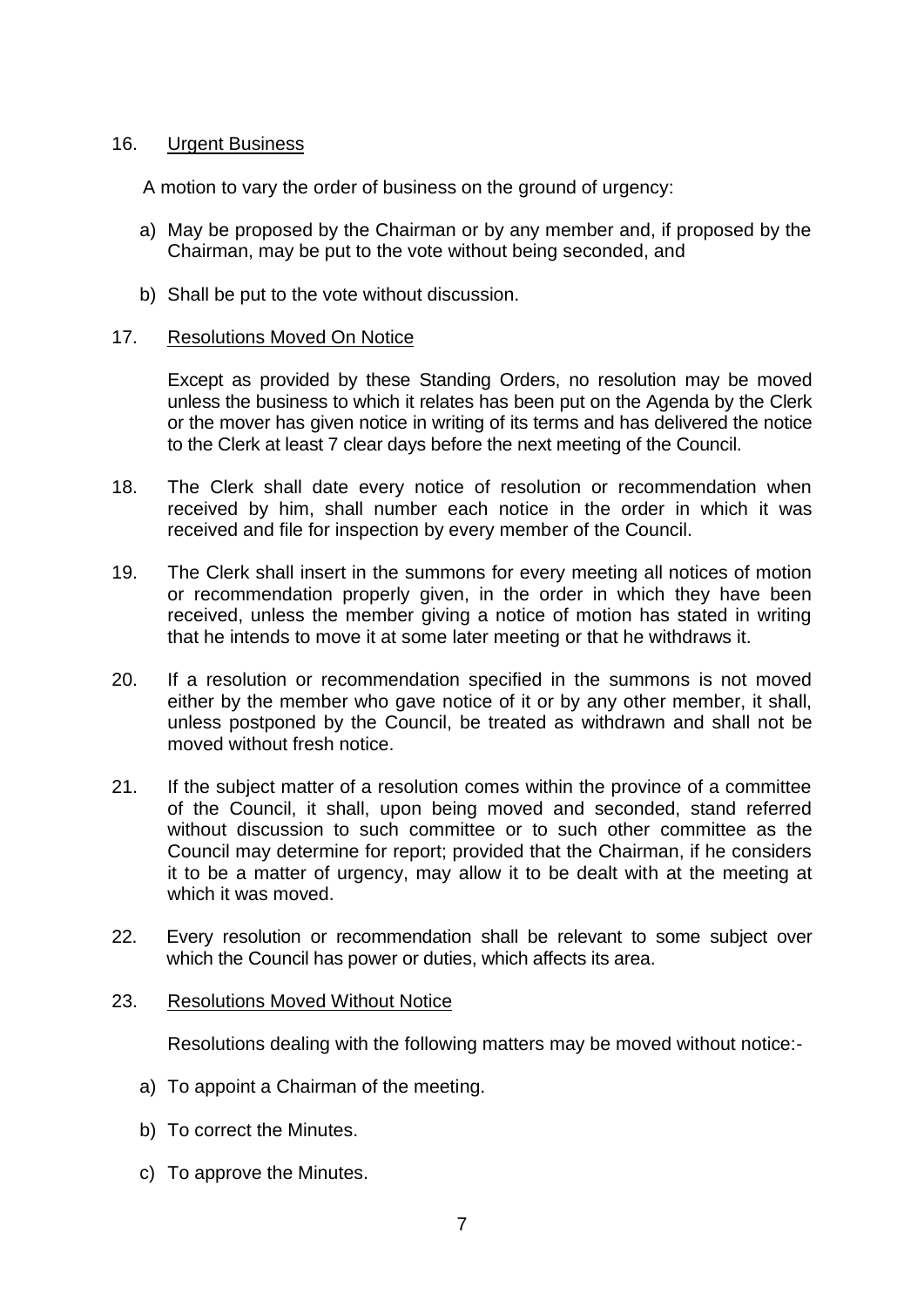- d) To alter the order of business.
- e) To proceed to the next business.
- f) To close or adjourn the debate.
- g) To refer a matter to a committee.
- h) To appoint a committee or any members thereof.
- i) To adopt a report.
- j) To authorise the sealing of documents.
- k) To amend a motion.
- l) To give leave to withdraw a resolution or amendment.
- m) To extend the time limit for speeches.
- n) To exclude the press and public. (see Standing Order 63 on page 15)
- o) To silence or eject from the meeting a member named for misconduct. (see Standing Order 32 on page 11)
- p) To give the consent of the Council where such consent is required by these Standing Orders.
- q) To suspend any Standing Order. (see Standing Order on page 17)
- r) To adjourn the meeting.

#### 24. Questions

A member may ask the Chairman of the Council or the Clerk any question concerning the business of the Council, provided **7** clear day's notice of the question has been given to the person to whom it is addressed.

- 25. No questions not connected with the business under discussion shall be asked except during the part of the meeting set aside for questions.
- 26. A person to whom a question has been put may decline to answer.
- 27. Right to make Representation
	- 1. Any member of the public wishing to make representation to the Council, on an item which is considered to be the business of this Council, may speak at a Council meeting *at the end of the debate by the Council on an agenda item*  for a period not exceeding 5 minutes. This is to be prior to councillors taking a vote. Members of the Council will then be allowed, at the discretion of the Chair, to ask questions to the member(s) of the public.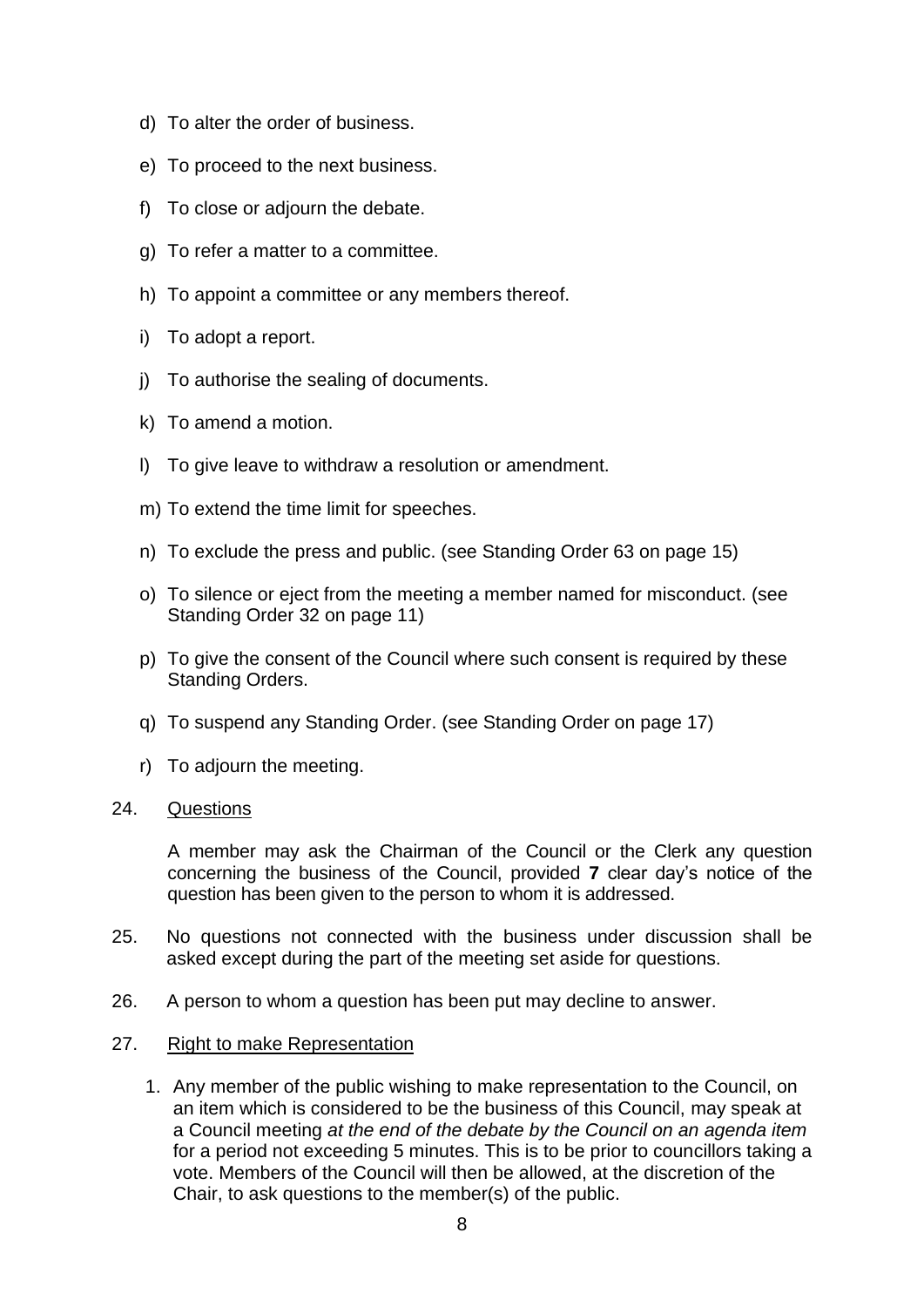- 2. Where a <sup>1</sup> group of members of the public wishes to make representation on an item, which is considered to be the business of this Council, and is listed on the agenda, subject to the Chairman's discretion they will be required to nominate a representative, from among themselves, to speak for a maximum of 5 minutes to express the views of the group.
- 3. The time allowed for questions/representations by members of the public will not exceed 15 minutes, **in total,** for any given item. The Chairman reserves the right to limit the number of speakers on any given item of business and his/her decision will be final.
- 4. If, after speaking for the allotted time, any member of the public or group persistently interrupts and does not usefully contribute to the debate; the Chair, after due warning to that person/s, may order that they be removed from the meeting and may adjourn the meeting for such a period as is necessary to restore order.
- 5. Any member of the Council, with a prejudicial interest in any item before the Council, will be entitled to attend the meeting to make representation, give evidence or answer questions in the same way as any member of the public and under the same constraints laid down by the Council in these standing orders, before leaving the council chamber.
- $1 A$  group shall be defined as any a number of persons bound together by a common interest

#### 28. Rules of Debate

No discussion of the Minutes shall take place except upon their accuracy. Corrections to the Minutes shall be made by resolution and must be initialled by the Chairman.

- 29. a) A resolution or amendment shall not be discussed unless it has been proposed and seconded, and, unless proper notice has already been given. It shall, if required by the Chairman, be reduced to writing and handed to him before it is further discussed or put to the meeting.
	- b) A member when seconding a resolution or amendment may, if he then declares his intention to do so, reserve his speech until a later period of the debate.
	- c) A member shall direct his speech to the question under discussion or to a personal explanation or to a question of order.
	- d) No speech by a mover of a resolution shall exceed 3 minutes and no other speech shall exceed 3 minutes except by consent of the Council.
	- e) An amendment shall be either :
		- i. To leave out words
		- ii. To leave out words and insert others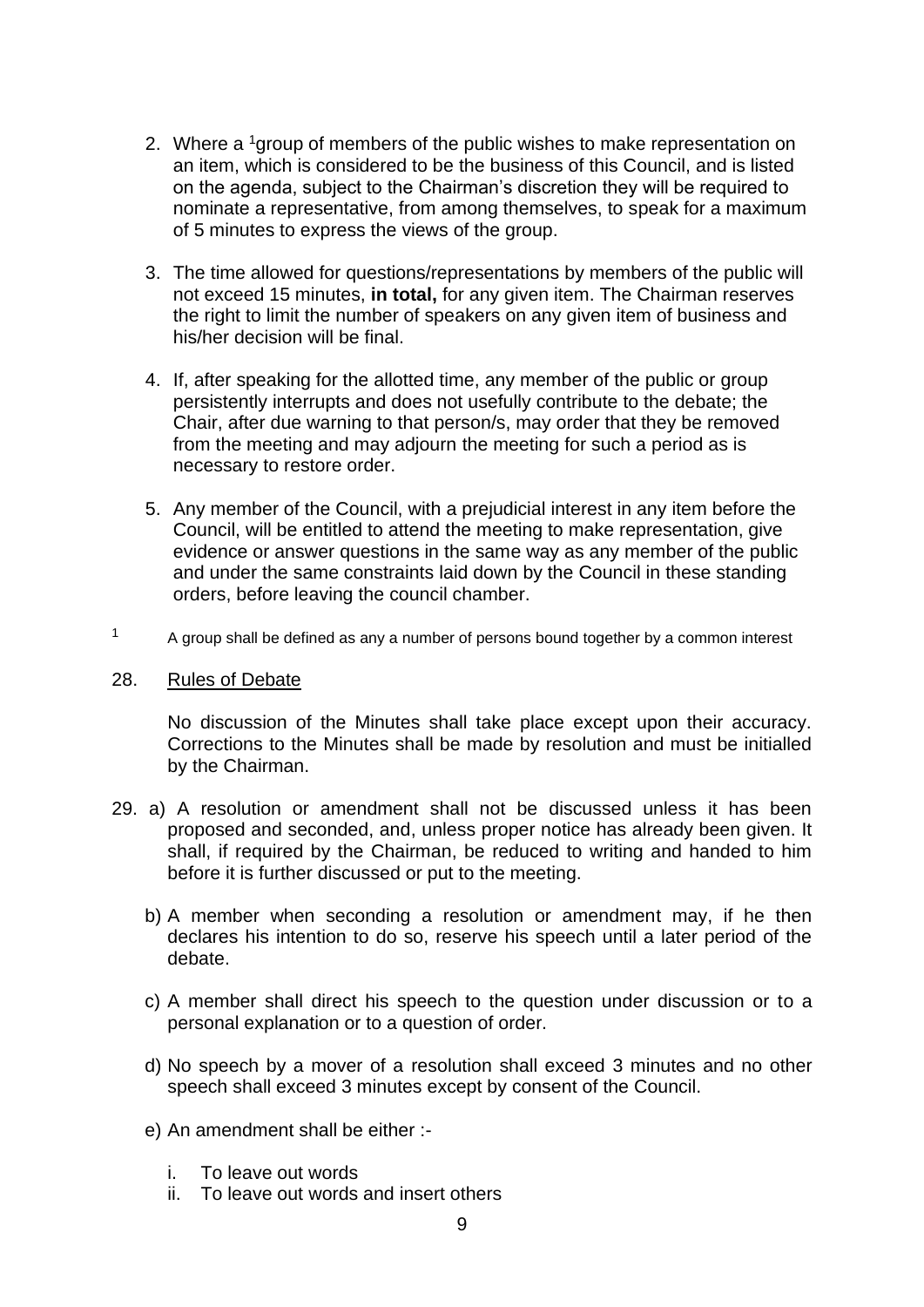- iii. To insert or add words.
- f) An amendment shall not have the effect of negating the resolution before the Council.
- g) If an amendment be carried, the resolution, as amended, shall take the place of the original resolution and shall become the resolution upon which any further amendment may be moved.
- h) A further amendment shall not be moved until the Council has disposed of every amendment previously moved.
- i) The mover of a resolution or an amendment shall have a right of reply, not exceeding 3 minutes.
- j) A member may speak on a point of order or a personal explanation.
- k) A motion or amendment may be withdrawn by the proposer with the consent of the Council.
- l) When a resolution is under debate no other resolution shall be moved, except the following:-
- i. To amend the resolution.
- ii. To proceed to the next business.
- iii. To adjourn the debate.
- iv. That the question be now put.
- v. That a member named be not further heard.
- vi. That a member named leaves the meeting.
- vii. That the resolution be referred to a committee.
- viii. To exclude the public and press.
- ix. To adjourn the meeting.
- 30. a) the ruling of the Chairman on a point of order or on the admissibility of a personal explanation shall not be discussed.
	- b) Any member may speak when invited by the Chairman. Discussion must take place through the Chair. All members are expected to listen with courtesy and the Chairman will refer to the rules of debate if necessary. Members are expected to familiarise themselves with the rules of debate.
- 31. Closure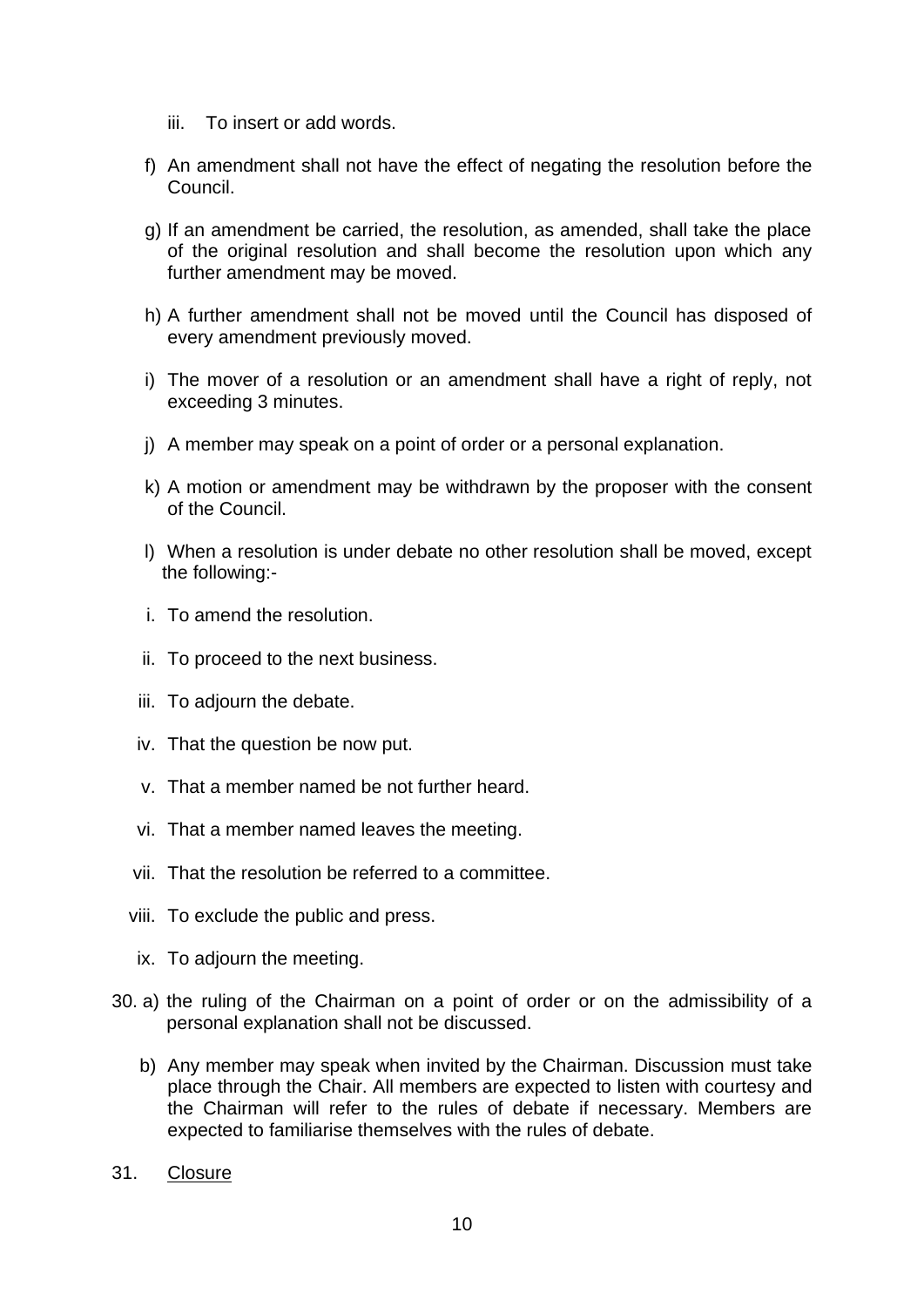After any matter that requires a vote has been discussed to the satisfaction of the Chairman it shall be put into a suitable form of words for a vote. In the event of there being insufficient information for a vote the matter may be adjourned at the discretion of the Chairman. The motion to be voted on must suggest a positive course of action e.g. It is resolved to spend £50 on a play area; those for, against or abstaining. *(Note: Where a meeting is adjourned, the subsequent proceedings are part of the original meeting and no new notices or agendas need to be issued, except a notification to those members not present at the date of the continuation of the meeting)*

# 32. Disorderly Conduct

# **a) All members must observe the Code of Conduct , which was adopted by this Council at the May 2017 meeting of the Council, a copy of which is annexed to these Standing Orders.**

- b) No member shall at a meeting persistently disregard the ruling of the Chairman, wilfully obstruct business, or behave irregularly, offensively, improperly or **in such a manner as to bring the Council into disrepute.**
- c) If, in the opinion of the Chairman, a member has broken the provisions of paragraph (b) of this Order, the Chairman shall express that opinion to the Council and thereafter any member may move that the member named be no longer heard or that the member named do leave the meeting, and the motion, if seconded, shall be put forthwith and without discussion
- d) If either of the motions mentioned in paragraph c is disobeyed, the Chairman may adjourn the meeting or take such further steps as may reasonably be necessary to enforce them.

#### 33. Right of Reply

The mover of a resolution shall have a right to reply, limited to 3 minutes, immediately before the resolution is put to the vote. If an amendment is proposed the mover of the amendment shall be entitled to reply immediately before the amendment is put to the vote. A member exercising a right of reply shall not introduce a new matter. After the right of reply has been exercised or waived, a vote shall be taken without further discussion.

#### 34. Alteration of Resolution

A member may, with the consent of his seconder, move amendments to his own resolution.

# 35. Rescission of Previous Resolution

a) A decision (whether affirmative or negative) of the Council shall not be reversed within six months except either by a special resolution, the written notice whereof bears the names of at least 3 members of the Council.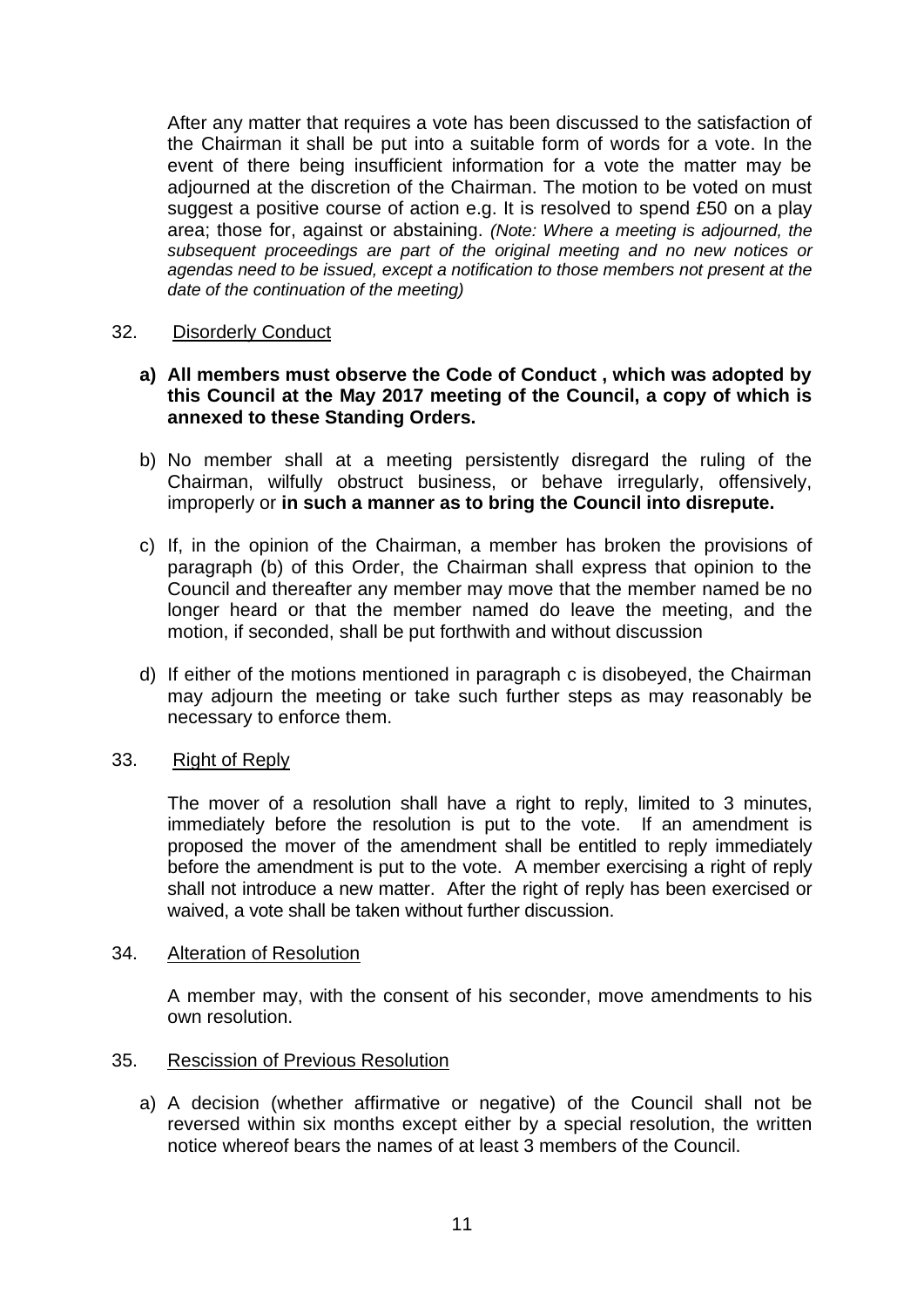b) When a special resolution or any other resolution moved under the provisions of paragraph (a) of this Order has been disposed of, no similar resolution may be moved within a further six months.

#### 36. Voting On Appointments

Where more than two persons have been nominated for any position to be filled by the Council and of the votes given there is not an absolute majority in favour of one person, the name of the person having the least number of votes shall be struck off the list and a fresh vote taken, and so on until a majority of votes is given in favour of one person.

# 37. Discussions and Resolutions Affecting Employees of the Council

If at a meeting there arises any question relating to the appointment, conduct, promotion, dismissal, salary or conditions of service, of any person employed by the Council, it shall not be considered until the Council or committee (as the case may be) has decided whether or not the press and public shall be excluded. (See Standing Order No. 63, page 16)

# 38. Resolutions on Expenditure

Any resolution which, if carried, would in the opinion of the Chairman, substantially increase the expenditure upon any service which is under the management of the Council or reduce the revenue at the disposal of any committee, or which would involve capital expenditure, shall, when proposed and seconded, stand adjourned without discussion to the next ordinary meeting of the Council

#### 39. Expenditure

# **Orders for the payment of money shall be authorised by resolution of the Council and signed by two members.**

#### 40. Committees and Sub Committees

The Council may at its Annual Meeting appoint standing committees and may at any other time appoint such other committees as are necessary, but subject to any statutory provision in that behalf:-

- a) Shall not appoint any member of a committee so as to hold office later than the next Annual Meeting.
- b) May appoint persons other than members of the Council to any Committee; and
- c) May subject to the provisions of Standing Order 35, page 11, above at any time dissolve or alter the membership of committee.
- 41. The Chairman and Vice-Chairman, ex-officio, shall be voting members of every committee.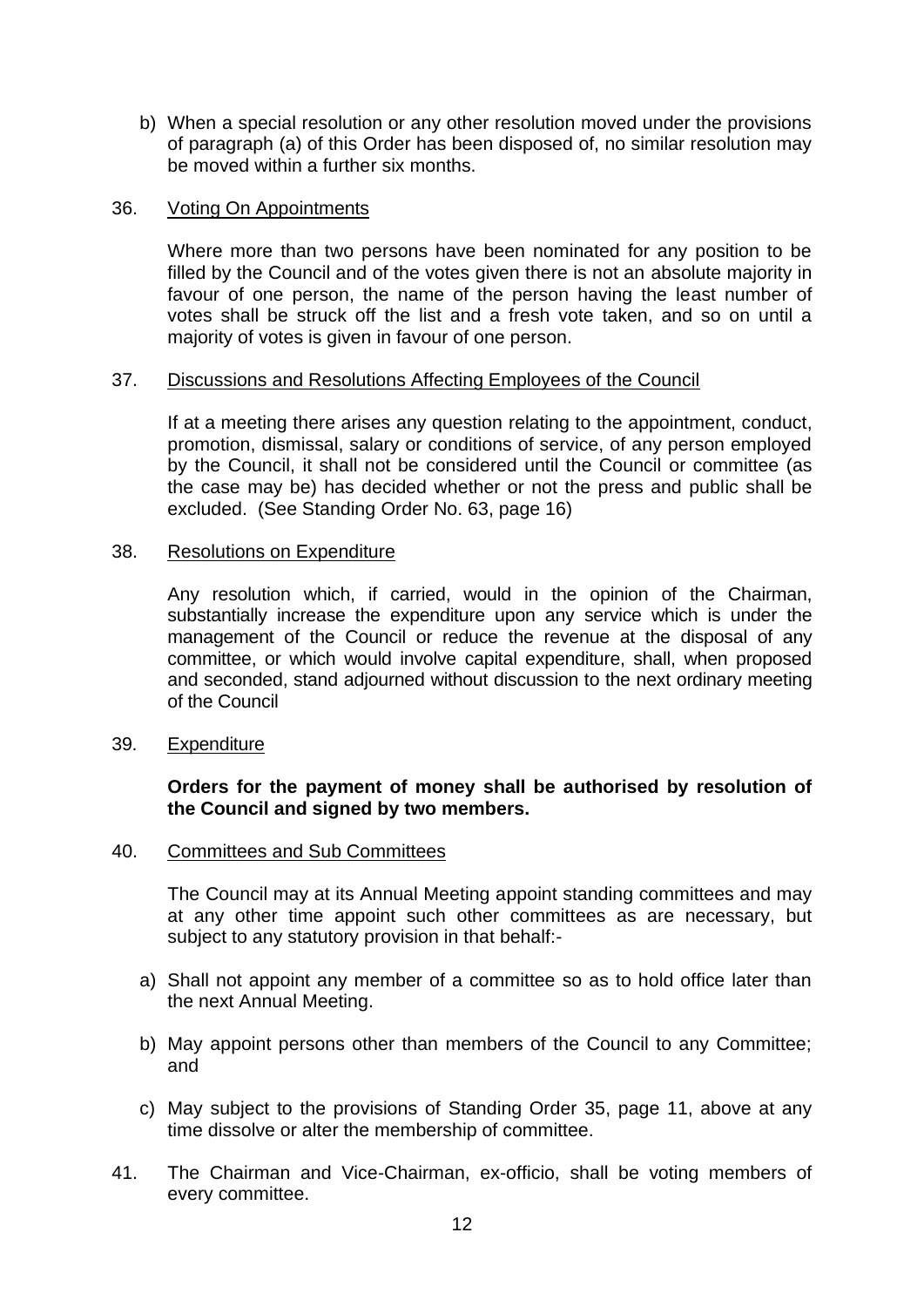42. Every committee shall at its first meeting before proceeding to any other business, elect a Chairman and may elect a Vice-Chairman who shall hold office until the next Annual Meeting of the Council, and shall settle its programme of meetings for the year.

# 43. Special Meeting

The Chairman of a committee or the Chairman of the Council may summon an additional meeting of that committee at any time. An additional meeting shall also be summoned on the requisition in writing of not less than a quarter of the members of the committee. The summons shall set out the business to be considered at the special meeting and no other business shall be transacted at that meeting.

# 44. Sub-Committees

Every committee may appoint sub-committees for purposes to be specified by the committee.

- 45. The Chairman and Vice-Chairman of the committee shall be members of every sub-committee appointed by it unless they signify that they do not wish to serve.
- 46. Except where ordered by the Council in the case of a committee, or by the Council or by the appropriate committee in the case of a sub-committee, the quorum of a committee or sub-committee shall be one-half of its members.
- 47. The Standing Orders on rules of debate (except those parts relating to standing and to speaking more than once) and the Standing Order on interests of members in contracts and other matters shall apply to committee and sub-committee meetings.

#### 48. Advisory Committees

- 1) The Council may create advisory committees, whose name, and number of members and the bodies to be invited to nominate members shall be specified.
- 2) The Clerk shall inform the members of each advisory committee of the terms of reference of the committee.
- 3) An advisory committee may make recommendations and give notice thereof to the Council
- 4) An advisory committee may consist wholly of persons who are not members of the Council.
- 49. Voting in Committees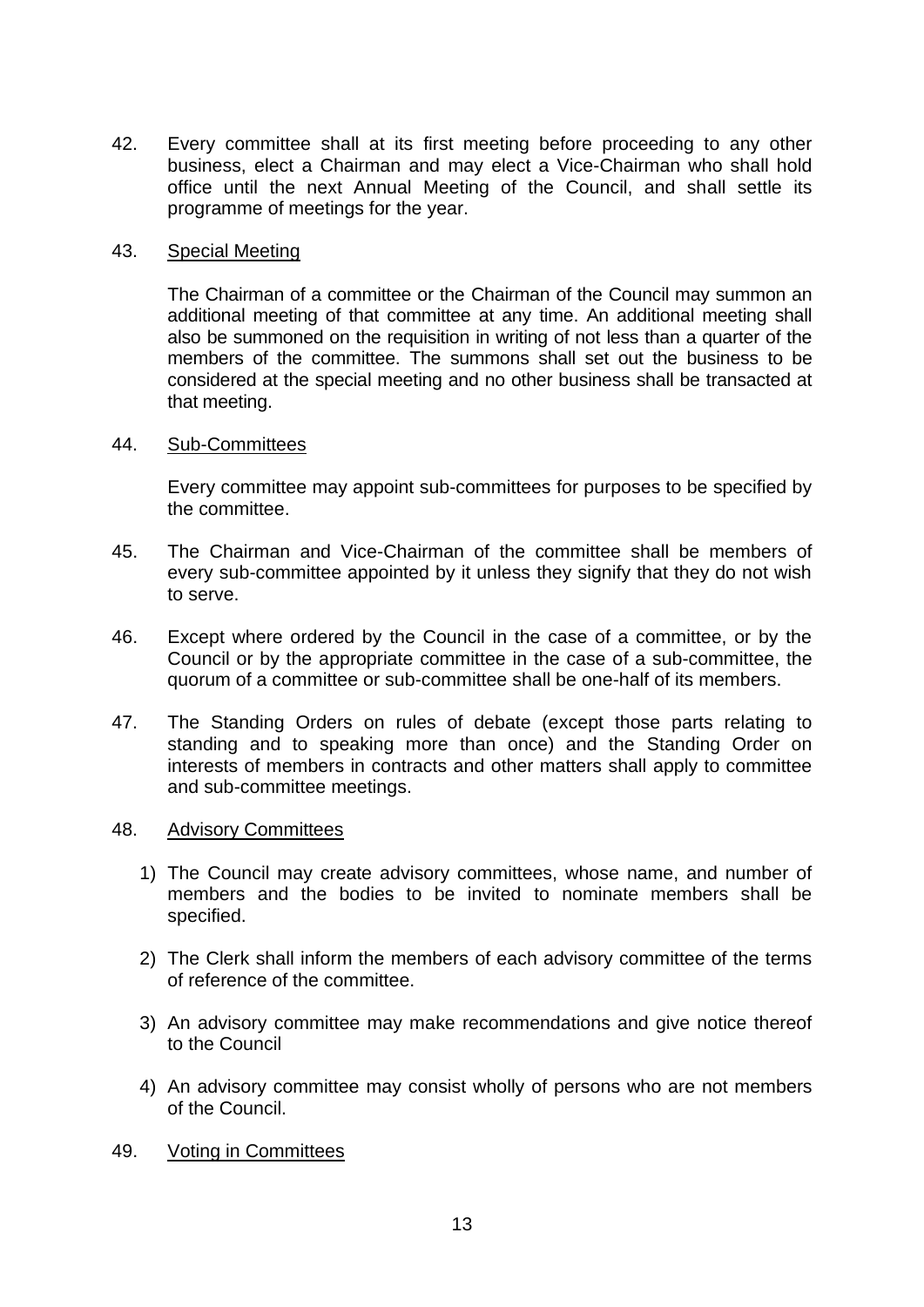Members of committees and sub-committees entitled to vote, shall vote by show of hands, or, if at least two members so request, by signed ballot.

# 50. **Chairmen of committees and sub-committees shall in the case of an equality of votes have a second or casting vote.**

# 51. Presence of Non-Members of Committees at Committee Meetings

A member who has proposed a resolution, which has been referred to any committee of which he is not a member, may explain his resolution to the committee but shall not vote.

# 52. Accounts and Financial Statement

- 1) Except as provided in paragraph (2) of this Standing Order or by statute, all accounts for payment and claims upon the Council shall be laid before the Council.
- 2) Where it is necessary to make a payment before it has been authorised by the Council, such payment shall be certified as to its correctness and urgency by the appropriate officer. Such payment shall be authorised by the proper officer for payment with the approval of the Chairman or Vice-Chairman of the Council.
- 3) All payments ratified under sub-paragraph (2) of this Standing Order shall be separately included in the next schedule of payments before the Council.
- 53. The Responsible Financial Officer shall supply to each member as soon as practicable after 31 March in each year, a statement of the receipts and payments of the Council for the completed financial year. A Financial Statement prepared on the appropriate accounting basis (receipts and payments, or income and expenditure) for a year to 31 March shall be presented to each member before the end of the following month of May. The Statement of Accounts of the Council (which is subject to external audit) shall be presented to the Council for formal approval before the end of the following month of July.

# 54. Estimates / Precepts

- 1) The council shall approve written estimates for the coming financial year at its meeting before the end of the month of January.
- 2) Any committee desiring to incur expenditure shall give the Clerk a written estimate of the expenditure recommended for the coming year no later than the end of December.

#### **55. Interests**

**If a member has a personal interest as defined by the Code of Conduct, adopted by the Council at its June 2012 meeting, then he shall declare**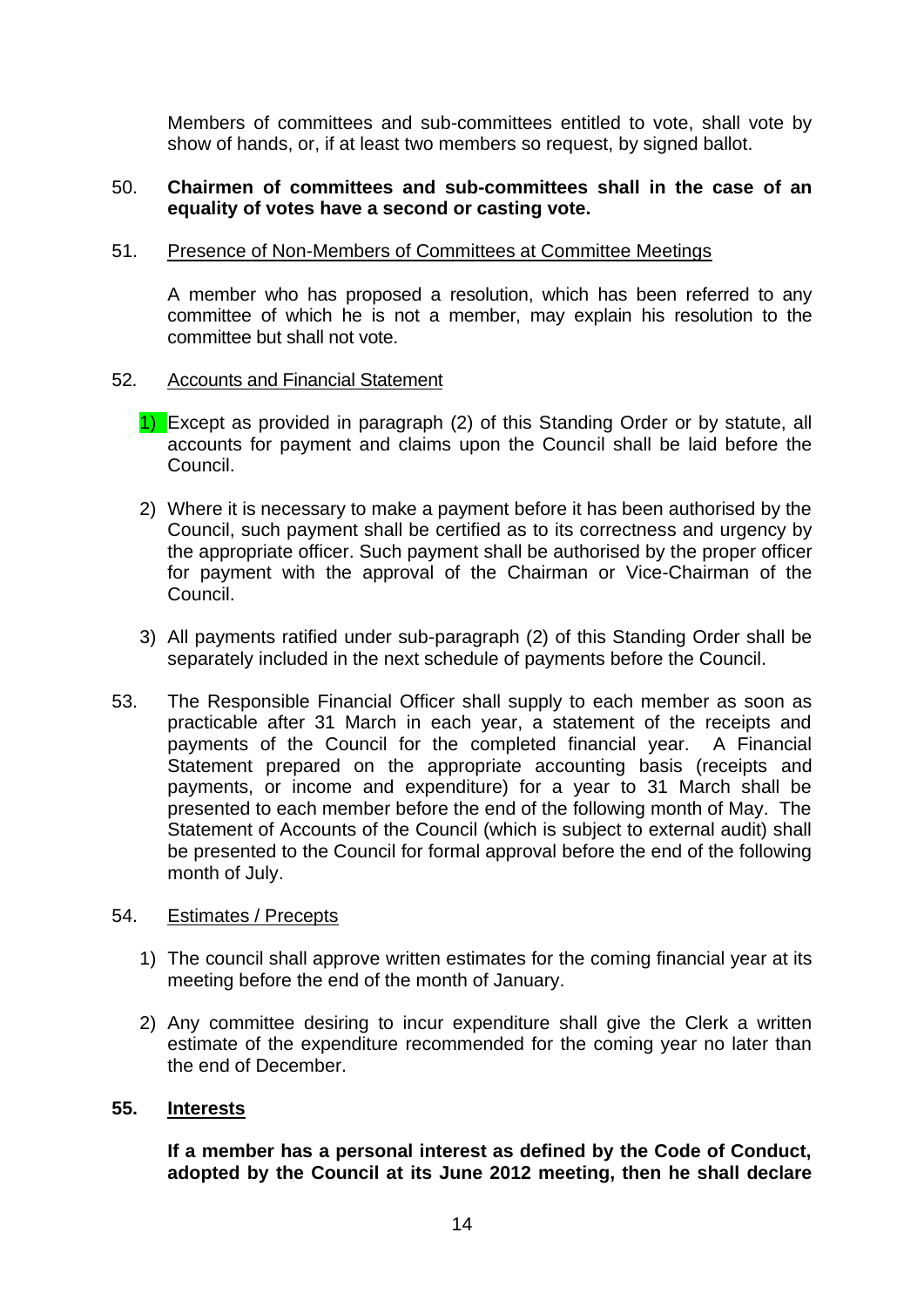**such interest as soon as it becomes apparent, disclosing the existence and nature of that interest as required.**

- **56. The Clerk may be required to compile and hold a register of member's interests in accordance with agreement reached with the Monitoring Officer of the Responsible Authority and/or as required by statute.**
- 57. If a candidate for any appointment under the Council is, to his knowledge, related to any member of or the holder of any office under the Council, he and the person to whom he is related shall disclose the relationship in writing to the Clerk. A candidate who fails so to do shall be disqualified for such appointment and if appointed, may be dismissed without notice. The Clerk shall report to the Council or to the appropriate committee any such disclosure. Where a relationship to a member is disclosed, Standing Orders 55, page 14, shall apply as appropriate. The Clerk shall make known the purpose of this Standing Order to every candidate.

# 58. Canvassing of and Recommendations by Members

- 1) Canvassing of members of the Council or of any committee, directly or indirectly, for any appointment under the Council shall disqualify the candidate for such appointment. The Clerk shall make known the purport of this subparagraph of this Standing Order to every candidate.
- 2) A member of the Council or of any committee shall not solicit for any person any appointment under the Council or recommend any person for such appointment or for promotion; but, nevertheless, any such member may give a written testimonial of a candidate's ability, experience or character for submission to the Council with an application for appointment.
- 59. Standing Order Nos. 57 & 58 shall apply to tenders as if the person making the tender were a candidate for an appointment.

#### 60. Inspection of Documents

A member may for the purpose of his duty as such (but not otherwise), inspect any document in possession of the Council or a committee, and if copies are available shall, on request, be supplied for the like purpose with a copy.

#### **61. All minutes kept by the Council and by any committee shall be open for the inspection of any member of the Council.**

62. Unauthorised Activities

No member of the Council or of any committee or sub-committee shall in the name of or on behalf of the Council:-

- a) Inspect any lands or premises which the Council has a right or duty to inspect;  $\alpha$ r
- b) Issue orders, instructions or directions.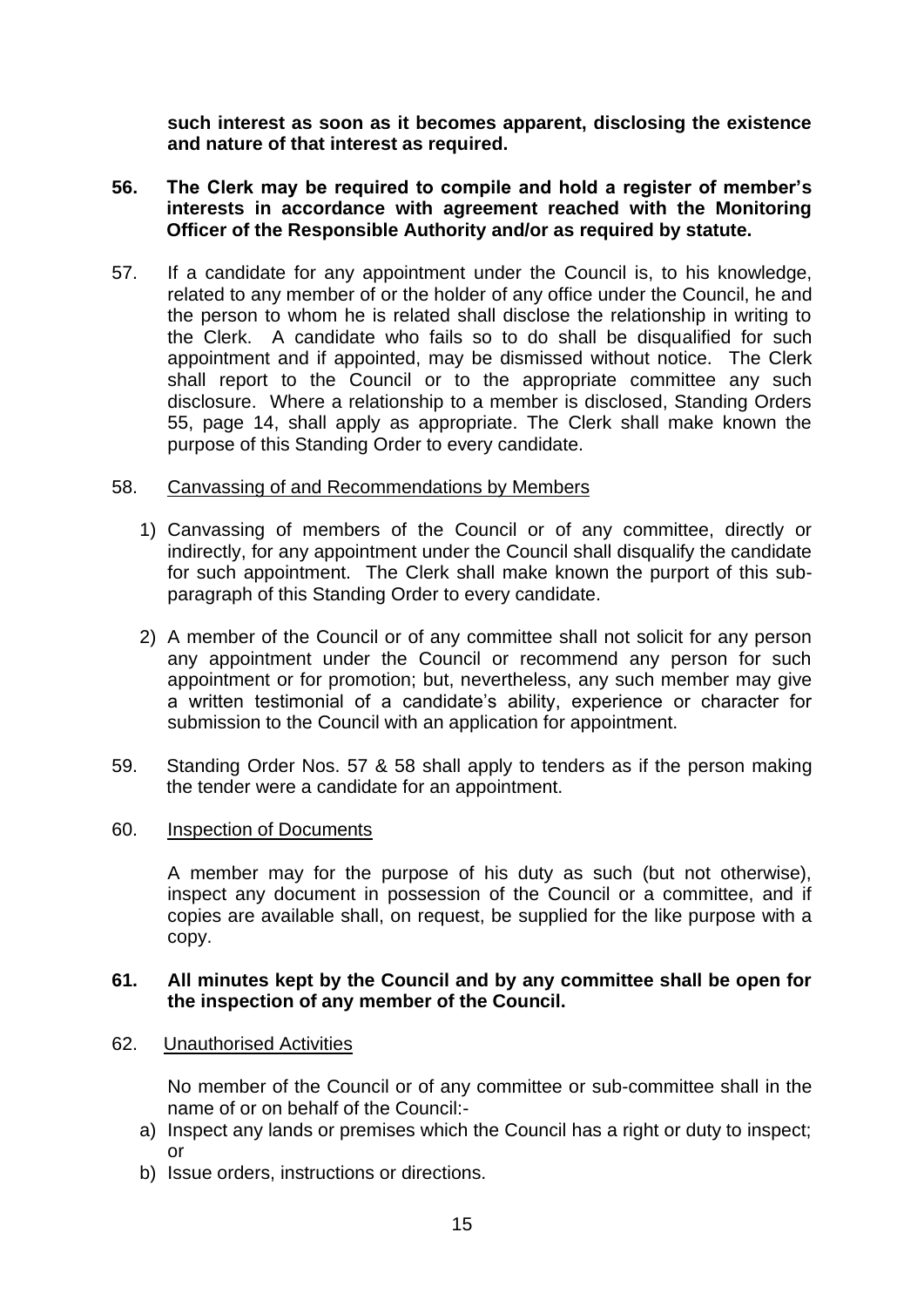Unless authorised to do so by the Council or the relevant committee or subcommittee.

#### 63. Admission of the Public and Press to Meetings

**The public and press shall be admitted to all meetings of the Council and its committees** and sub-committees, **which may, however, temporarily exclude** the public by means of the following resolutions: - "That in view of the [special] [confidential] nature of the business about to be transacted, it is advisable in the public interest that the press and public be temporarily excluded and they are instructed to withdraw"

- 64. The Clerk shall afford to the press reasonable facilities for the taking of their report of any proceedings at which they are entitled to be present. There shall be no audio or video recording or photographs of the meeting without the express approval of the Council.
- 65. If a member of the public interrupts the proceedings at any meeting, the Chairman may, after warning, order that he be removed from the meeting and may adjourn the meeting for such period as is necessary to restore order.

#### 66. Confidential Business

- 1) No member of the Council or of any committee or sub-committee shall disclose to any person not a member of the Council any business declared to be confidential by the Council, the committee or the sub-committee as the case may be.
- 2) Any member in breach of the provisions of paragraph (1) of this Standing Order shall be removed from any committee or sub-committee of the Council by the Council.

#### 67. Liaison with Isle of Wight Council (IWC) Councillors

A summons and Agenda for each meeting shall be sent, together with an invitation to attend, to the IWC Councillor for the division.

- 68. Unless the Council otherwise orders, a copy of each letter ordered to be sent to the IWC shall be transmitted to the IWC Councillor for the division.
- 69. Planning Applications
	- 1) The Clerk shall refer every planning application received to the Chairman / Chairman of the Planning Committee or in the Chairman's absence to the Vice-Chairman within 48 hours of receipt.
	- 2) Where the 21-day deadline for responses falls outside of planned council meetings, the council to delegate responsibility to the Clerk to make a response based on a consensus of councillors' comments sent to the Clerk via email